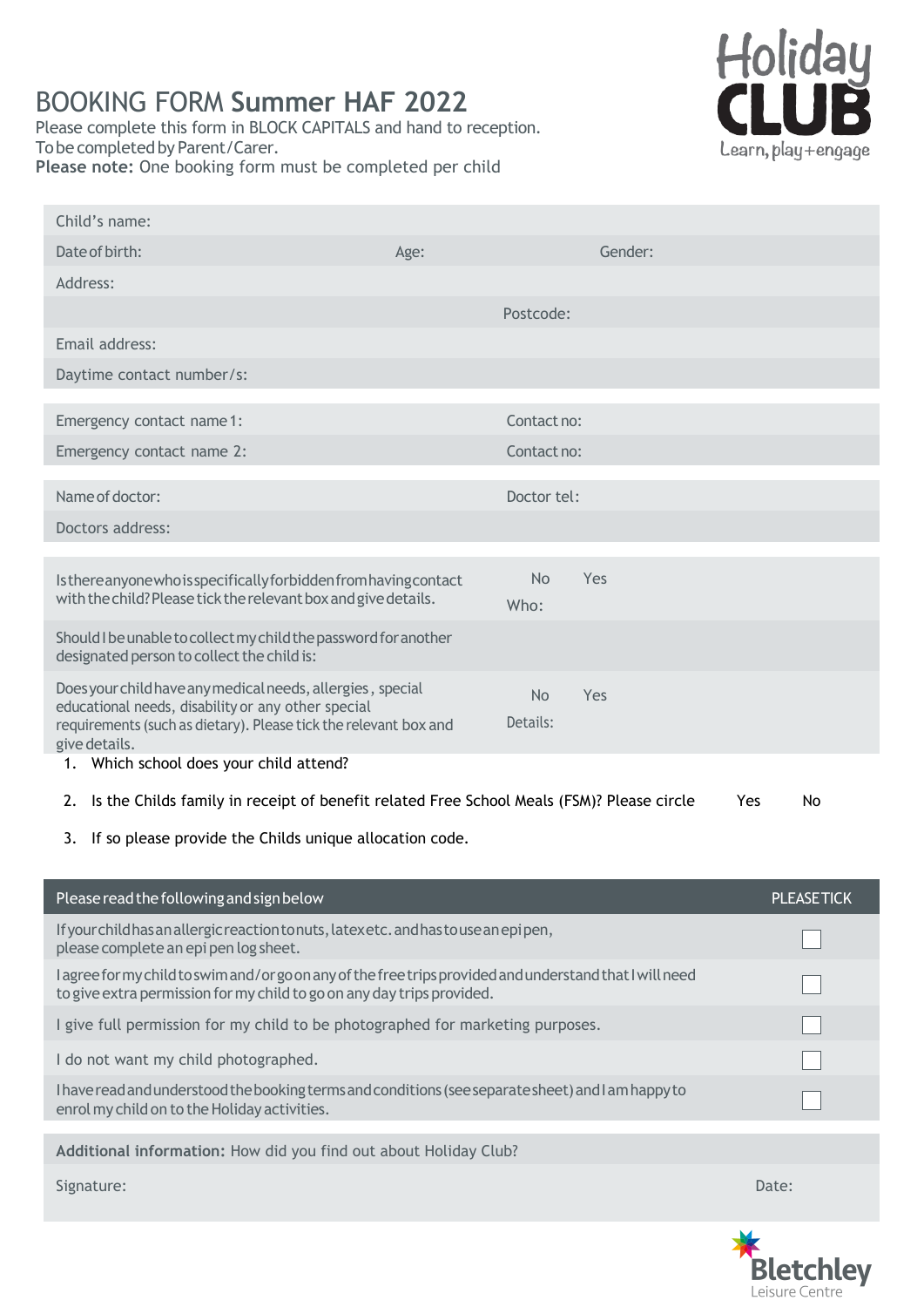# **BOOKING FORM** HOLIDAY CLUB: Summer HAF 2022

**Eligibility:**



The Summer programme will run from Monday 1<sup>st</sup> August to Thursday 25th August 2022. Whilst the programme will continue to ensure that those children and young people who receive **benefits** related Free School Meals can access provision during the school holidays, due to the addition of local funding, the programme will also be expanded to allow **ALL** children and young people who live in, or attend school, in Milton Keynes to have access to places.

To ensure that those children and young people who receive **benefits** related Free School Meals can be supported to access places local to them, a two-week priority access booking window will be made available to FSM families. These families will be issued a priority code by their child's school. Families will then be able to share the unique code with their chosen provider to allow priority access to places from **27 June.** 

From **11 July** bookings will open to allow all families to book on to sessions.

Please tick  $\{\sqrt{\}$  the days and sessions you wish to book in the tables below: children should arrive between 9.00am – 9.15am, in extreme weather conditions the Holiday Club may not take place and you may be required to collect your child at an earlier time.

Week 1: 1<sup>st</sup> - 4<sup>th</sup> August 22 Week 2: 8<sup>th</sup> - 11<sup>th</sup> August 22 Week 3: 15<sup>th</sup> - 18<sup>th</sup> August 22 Week 4: 22<sup>nd</sup> - 25<sup>th</sup> August 22

#### Week 1:

| <b>MONDAY</b>  | <b>TUESDAY</b> | <b>WEDNESDAY</b> | <b>THURSDAY</b> |  |
|----------------|----------------|------------------|-----------------|--|
| $9.00 - 13:00$ | $9.00 - 13:00$ | $9.00 - 13.00$   | $9.00 - 13.00$  |  |
| $5 - 7$        | $5 - 7$        | $5 - 7$          | $5 - 7$         |  |
| $8 - 14$       | $8 - 14$       | $8 - 14$         | $8 - 14$        |  |

#### Week 2:

| <b>MONDAY</b>  | <b>TUESDAY</b> | <b>WEDNESDAY</b> | <b>THURSDAY</b> | The Contract of the Con- |
|----------------|----------------|------------------|-----------------|--------------------------|
| $9.00 - 13:00$ | $9.00 - 13:00$ | $9.00 - 13:00$   | $9.00 - 13:00$  |                          |
| $5 - 7$        | $5 - 7$        | $5 - 7$          | $5 - 7$         |                          |
| $8 - 14$       | $8 - 14$       | $8 - 14$         | $8 - 14$        |                          |

#### Week 3:

| <b>MONDAY</b>  | <b>TUESDAY</b> | <b>WEDNESDAY</b> | <b>THURSDAY</b> | the state of the |
|----------------|----------------|------------------|-----------------|------------------|
| $9.00 - 13:00$ | $9.00 - 13:00$ | $9.00 - 13:00$   | $9.00 - 13:00$  |                  |
| $5 - 7$        | $5 - 7$        | $5 - 7$          | $5 - 7$         |                  |
| $8 - 14$       | $8 - 14$       | $8 - 14$         | $8 - 14$<br>l.  |                  |